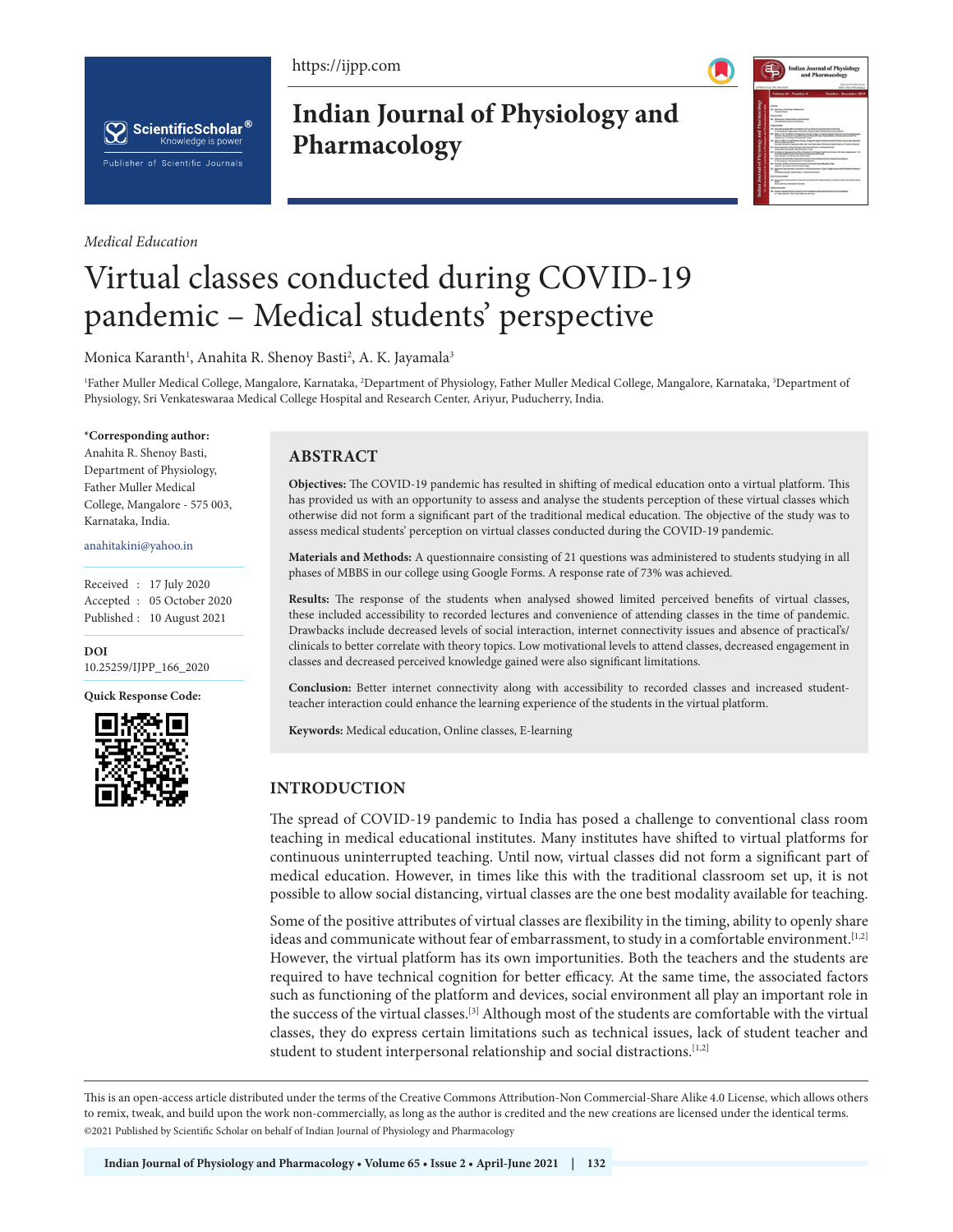Students are not satisfied by continuous lectures in their normal classroom setting nor are they able to withstand the same in virtual platform. They always expect something new and innovative which can involve the mixture of both virtual and face-to-face learning. Thus, learning modality offered to the students has to be learner centric.<sup>[4]</sup>

As both students and faculties adapt to this new teaching learning environment during this pandemic, it is important to evaluate the system currently being used. By obtaining students perception and attitude toward virtual classes, we can apply this knowledge to enhance effective learning in the future. As there is limited literature regarding the same especially in the Indian context, this study was undertaken to understand medical students perception about the virtual classes amidst a stressful pandemic.

#### **MATERIALS AND METHODS**

An institution-based descriptive cross-sectional study was conducted after obtaining Institutional Ethics Committee clearance. A questionnaire was developed to know about the medical students perceptions of virtual classes that were conducted in our college. Virtual classes covered theory and tutorial portions.

#### **Participants and virtual platform**

Undergraduate medical students who have attended virtual classes for about 3 months duration using IMPARTUS platform were included in the study. IMPARTUS is a videobased learning platform that enables to capture, edit and distribute content. The time table of the classes is uploaded on the platform and is visible to the students on their schedule. Students could join live lecture from home. Multibroadcast camera and screen share features are available for the students to visualise the PowerPoint presentation or white board. Features such as text chat and hand raise are present to clarify doubts. Real-time polls could also be taken to test the understanding of the classes. Automated recording of live lectures occurred which was available to the students for future reference.

Each class was scheduled for the duration of 1 h during which the first 5 min were allotted for the students to log into the class, followed by 40 min of teaching and the last 10–15 min were assigned to clear doubts and ask questions. A break of 10–15 min was given between two classes.

#### **Questionnaire development**

An in-depth literature review was conducted and a questionnaire was developed that would satisfy our study objectives. Questions were formulated to asses' students demographic information and measures to evaluate perception about virtual learning. Open-ended questions regarding the benefits and limitation of virtual classes were also included. These questions were then reviewed by subject expert. As per the recommendations of the expert, the questions were either rephrased or removed.

A final questionnaire consisting of 21 questions was so formed which takes approximately 10 min to complete. At the beginning of the questionnaire, a section was included about the purpose of the study and seeking their consent. Only if they agreed to participate in the study, further questions were displayed. Most questions used a 5-point Likert scale response with strongly agree and strongly disagree as anchoring points. Two questions, about the benefits and limitations of online classes, allowed for free-text comments.

#### **Data collection**

Questionnaire was shared with MBBS undergraduate students of all four phases through a web link using Google Forms. Google Forms is a web-based application used to create forms for data collection. Data gathered using Google Forms were stored in an Excel spreadsheet.

Medical student's participation in the survey was completely voluntary, responses were anonymous and did not influence grading and no personal information was collected. The study was advertised by word-of-mouth and through in-class announcements. A total of 436 MBBS undergraduates of all phases volunteered to complete the virtual survey following virtual informed consent. The response rate was 73%.

### **Data analysis**

Data were analysed using SPSS 23 statistical software. Mixed method data analysis was undertaken. Descriptive statistics were used to analyse the closed questions and responses to open questions were analysed using thematic analysis.

The closed-ended questions were graded on 5-point Likert scale. The options under each question were given scores ranging from 5 to 1. Mean and standard deviation for each statement was calculated. Mean value greater than 3 indicated overall agreement with the statement and values <3 indicated overall disagreement with the statement. Chisquare analysis was also used to explore the relationship between demographic variables and measures used in the questionnaire to evaluate perception on virtual teaching. *P* < 0.05 (two tailed) was considered statistically significant.

The open-ended responses were analysed using Braun and Clarke (2006) method of thematic analysis.[5] The first open-ended question asked was perceived benefits of virtual classes. The following six steps were used to analyse the responses. First, we read and reread the responses to familiarised ourselves with it. Second, we coded the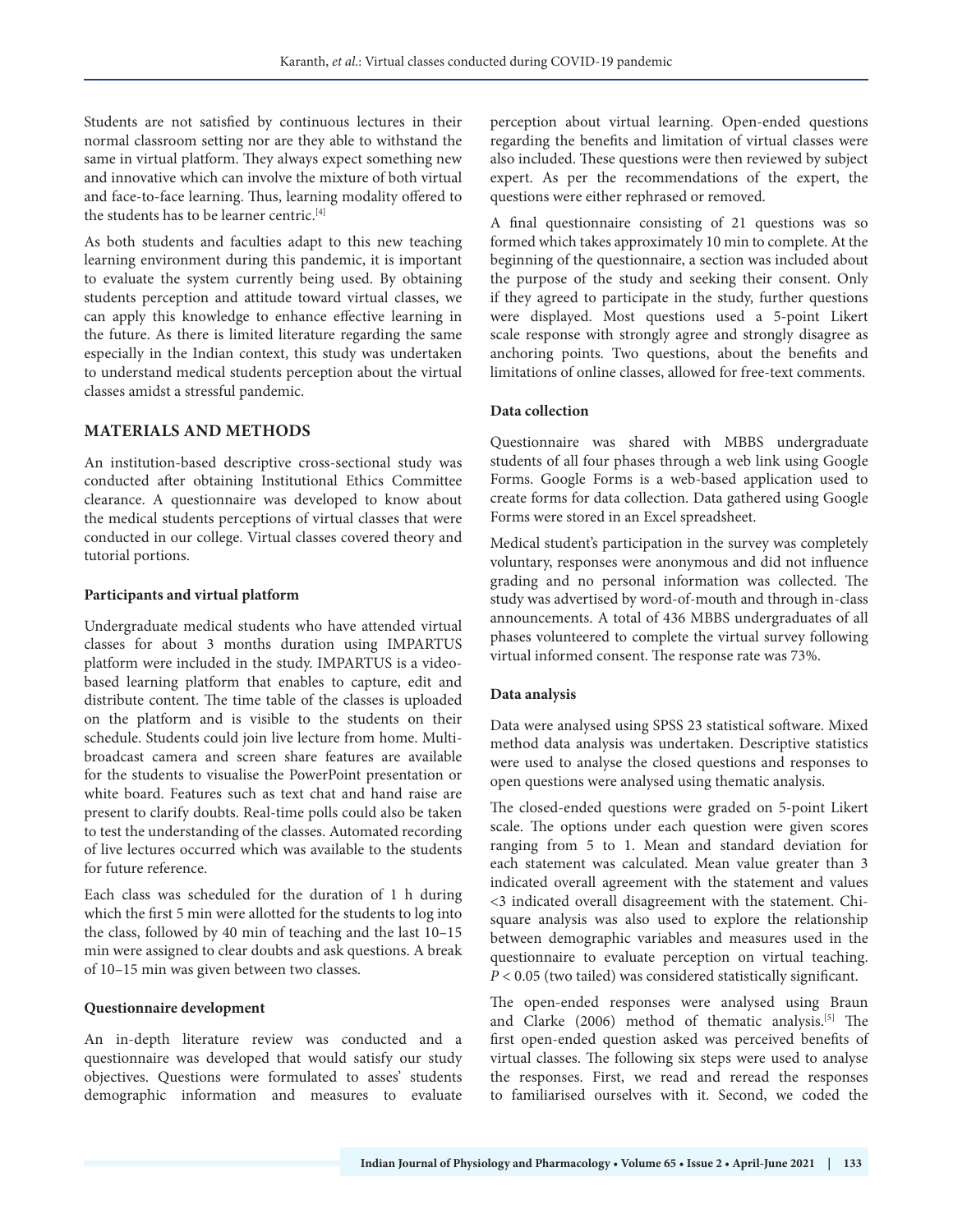responses based on similarity. Third, we identified broader themes from the coded data and collated the codes into these themes. Responses that were irrelevant to the question asked were removed. Fourth, the themes were further analysed to confirm accurate representation of the student's responses. Fifth, the themes were further refined and a clear definition was given to the themes. A total of seven themes were derived from 446 benefits reported by the students. Sixth, most representative statements from the response were selected which would accurately illustrate elements of each theme.

Similar method of analysis was performed for our next open-ended question where the students were asked to list the perceived limitation of virtual classes. A total of 538 limitations were incorporated into seven themes.

### **RESULTS**

Students from all phases of MBBS were included and responded to the study. Of the 600 eligible participants (150 students in each 4 phases of MBBS), a total of 436 students responded to the questionnaire. We achieved a response rate of 73%. The data regarding the student's demographics are presented in [Table 1] as total count and percentage. The majority of participants were female (61.2%) and 38.7% were male participants.

Responses of the students to the questions regarding their perception of virtual classes are presented in [Table 2]. The questions were scored on 5-point Likert scale. Engagement in the classes was perceived to be low. Similarly, majority of participants reported an apparent lack of interaction with the teacher and decreased motivation to attend classes. The perceived knowledge gained was less as compared to classroom teaching.

[Table 3] is a tabulation of the themes derived from responses to the open-ended question about the benefit and limitation of virtual classes. One major benefit which most of the participants identified is the availability of the recorded classes which could be reviewed at a later date. Majority of the participants reported internet connectivity issues as a significant limitation.

## **DISCUSSION**

This study attempts to assess the student's perception of virtual classes conducted during the COVID-19 pandemic. A mixture of both encouraging and unenthusiastic responses, with a larger percentage of disappointing and negative opinion toward the online environment, was received from the undergraduate students.

Majority of the respondents were females in the age group of 17–20 years. Most spent 3–4 h/day in virtual classes. Computer proficiency can hamper or assist learning. Studies **Table 1:** Participant characteristics (data are expressed as total count and percentage distribution).

| <b>Student demographics</b>            | $\boldsymbol{n}$ | $\%$  |
|----------------------------------------|------------------|-------|
| Age                                    |                  |       |
| $17-20$ years                          | 255              | 58.5  |
| $21-23$ years                          | 173              | 39.7  |
| More than 23 years                     | 8                | 1.8   |
| Total                                  | 436              | 100.0 |
| Gender                                 |                  |       |
| Female                                 | 267              | 61.2  |
| Male                                   | 169              | 38.7  |
| Total                                  | 436              | 100.0 |
| Phase of MBBS                          |                  |       |
| Phase I                                | 128              | 29.4  |
| Phase II                               | 118              | 27.1  |
| Phase III part I                       | 98               | 22.5  |
| Phase III part II                      | 92               | 21.1  |
| Total                                  | 436              | 100.0 |
| Hours spent on virtual classes per day |                  |       |
| $1 - 2 h$                              | 11               | 2.5   |
| $3-4h$                                 | 235              | 53.9  |
| $5-6h$                                 | 181              | 41.5  |
| More than 7 h                          | 9                | 2.1   |
| Total                                  | 436              | 100.0 |
| Device used to access virtual classes  |                  |       |
| Both laptop and mobile                 | 191              | 43.8  |
| Laptop                                 | 67               | 15.4  |
| Mobile                                 | 166              | 38.1  |
| Others                                 | 12               | 2.8   |
| Total                                  | 436              | 100.0 |
| N - Total count                        |                  |       |

**Table 2:** Measures of students perceptions of virtual classes.

| Statement $n=436$                          | Mean | <b>SD</b> | P-value |
|--------------------------------------------|------|-----------|---------|
| Your computer operational skills is        | 3.68 | 0.917     | < 0.001 |
| Your motivational levels to attend online  | 2.72 | 0.869     | < 0.001 |
| classes was                                |      |           |         |
| It was convenient to attend online classes | 3.05 | 1.124     | 0.33    |
| I felt fully engaged in online classes     | 2.48 | 0.965     | < 0.001 |
| Knowledge gained in online class was       | 2.11 | 1.067     | < 0.001 |
| greater compared to classroom learning     |      |           |         |
| I feel more comfortable answering          | 2.91 | 1.189     | 0.12    |
| question in the online class               |      |           |         |
| Student-teacher interaction was more in    | 2.24 | 1.103     | < 0.001 |
| online class in comparison to classroom    |      |           |         |
| teaching                                   |      |           |         |
| I was able to concentrate more in online   | 2.38 | 1.149     | < 0.001 |
| classes as there were no distractions      |      |           |         |
| from classmates                            |      |           |         |
| Attending online classes were a lonely     | 3.72 | 1.065     | < 0.001 |
| experience due to lack of social presence  |      |           |         |
| and interaction                            |      |           |         |
| Online teaching provides the same          | 2.40 | 1.053     | < 0.001 |
| benefits as classroom lectures             |      |           |         |
| $P<0.05$ considered significant            |      |           |         |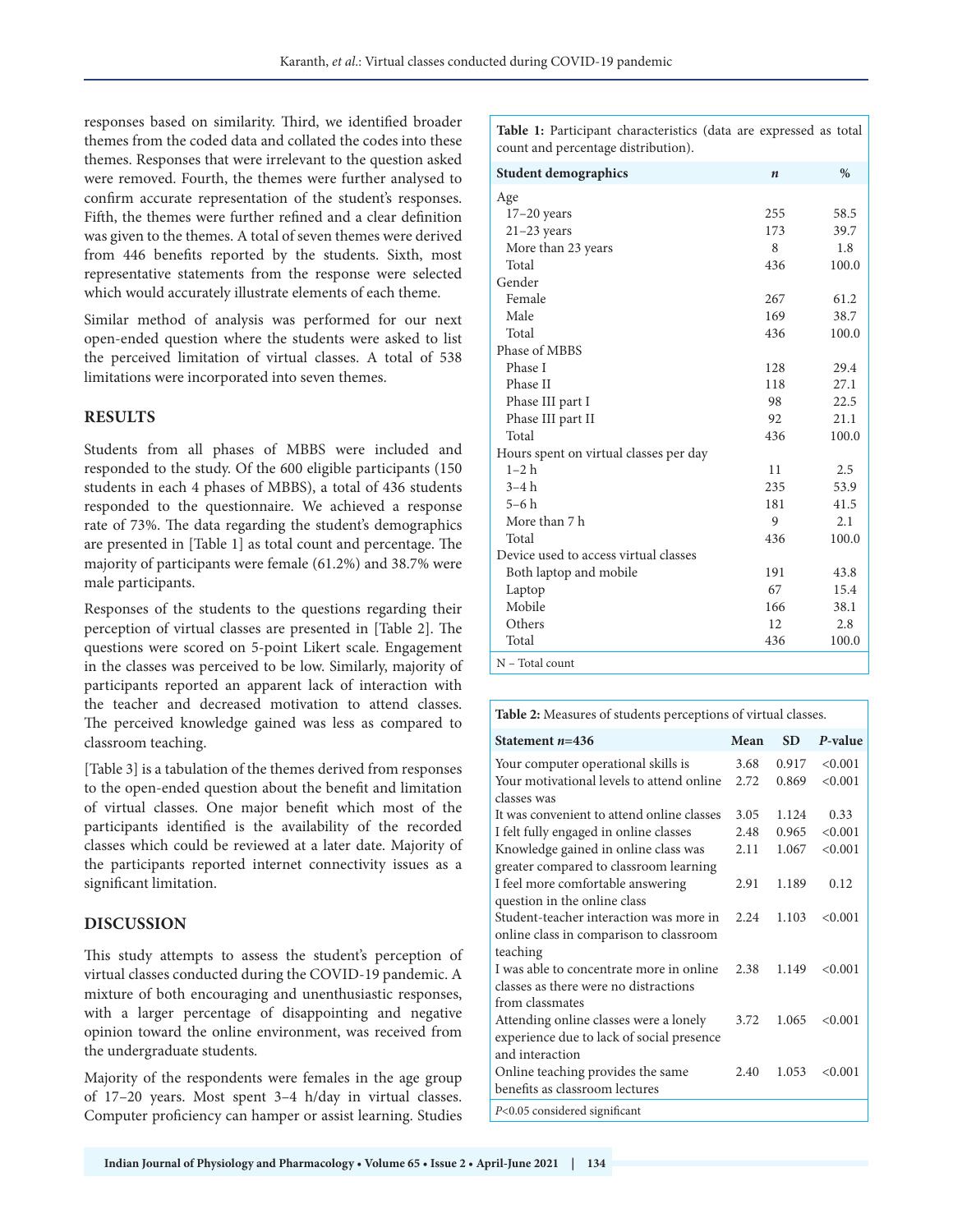| <b>Table 3:</b> Perceived benefits and limitations of online classes.                                                                                                                                                                                                                                                   |                                               |                                                          |  |  |
|-------------------------------------------------------------------------------------------------------------------------------------------------------------------------------------------------------------------------------------------------------------------------------------------------------------------------|-----------------------------------------------|----------------------------------------------------------|--|--|
| Perceived benefits of virtual classes $n=446*$                                                                                                                                                                                                                                                                          | $\boldsymbol{n}$                              | $\%$                                                     |  |  |
| Accessibility to recorded lectures<br>Convenience to attend classes<br>Better concentration as no distraction by<br>classmates<br>More time for self-studies<br>No benefits<br>Confidence in asking questions and answering<br>Means to complete portions<br>Others (enjoyed polls conducted during classes,            | 128<br>87<br>44<br>44<br>44<br>32<br>41<br>26 | 28.6<br>19.5<br>9.8<br>9.8<br>9.8<br>7.17<br>6.9<br>5.82 |  |  |
| new and interesting use of technology)<br>Perceived limitations of virtual classes $n=538*$                                                                                                                                                                                                                             |                                               |                                                          |  |  |
| Internet connectivity issues<br>Lack of concentration<br>Less student-teacher interaction<br>Content issues (no clinicals/practical's, long<br>screen time and lectures)<br>Health issues (headache, eye problems, backache<br>and lack of physical exercise)<br>Nil<br>Lack of knowledge to effectively use technology | 149<br>12.4<br>102<br>82<br>44<br>24<br>13    | 27.6<br>23.04<br>18.9<br>18.8<br>8.17<br>4.46<br>2.41    |  |  |
| *This indicates the number of participants who provided more than 1<br>response shown in each respective category                                                                                                                                                                                                       |                                               |                                                          |  |  |

have linked competence in using computers to student satisfaction and perceived knowledge gained.<sup>[6]</sup> In our study, majority of the respondents used a combination of laptop and smartphones to access the virtual platforms and rated their computer operational skills to be satisfactory, this being similar to a recent study.[7] We did not find any significant difference between perceived knowledge gained and computer operational skill. The previous studies have also emphasised similar views which showed no correlation between technical expertise and perceived knowledge gained.[8]

Research has shown limited interaction between teacher and student to be a common problem in distant learning environment.[2,9] Social interaction is one of the most important components of teaching and learning experiences.[10] Interaction between the students and teacher and also interstudent interaction helps to make learning more meaningful, productive and also enhances students knowledge.[11-13] A greater achievement of learning outcomes has been established due to increased learning engagement occurring as a result of social interaction.[14] In our study, to assess the interaction present, three statements were posed to them 'Student-teacher interaction was more in virtual class in comparison to classroom teaching.' 'I was able to concentrate more in virtual classes as there were no distractions from classmates.' The students were in disagreement to these and were in agreement to 'Attending virtual classes were a lonely

experience due to lack of social presence and interaction.' This indicates that the students were not satisfied with the levels of interaction. The response to 'I feel more comfortable answering questions in the virtual class' obtained indicated that they were not comfortable asking question which could further limit student-teacher interaction but *P* value for the same was not significant.

Individual learner characteristic also plays an important role in the success of virtual classes. Low motivation to attend the virtual classes was found among the students in our study. Female students had higher motivation than male students in our study. Motivation to attend classes has been positively correlated to academic achievements.[15] Lack of motivation has been shown to be associated with learner attrition in virtual classes.[16] Furthermore, in our study, students felt less engaged in the virtual classes. Effective student engagement in online courses was studied by Dixson, it was concluded that student-student and instructor-student communication were strongly correlated with engagement.<sup>[17]</sup> As previously explained, students in our study have reported a deficit in the levels of interaction which could have further resulted in the lack of engagement.

In open-ended responses, participants were allowed to freely express what they considered were the benefits and limitations of virtual learning. Thematic analysis performed resulted in seven themes for perceived benefits of online classes. The most commonly reported benefit of the virtual class, which was noted by more than one-third of the subjects, was the accessibility to the recorded lectures classes. One participant wrote 'There's availability of recorded lectures, so that we could revisit any of the sessions while in doubt.' Another user observed 'I can also watch recorded classes if unable to attend during live sessions.'

Many students mentioned that they were comfortable in the home environment, sitting alone and listening to class felt more engaging than the lecture class. A study done by Lall and Singh found that 74% of students liked online classes and reported the flexibility in study place and time to be a major advantage<sup>[18]</sup> However, another study done on medical and dental students showed that 77.4% of students showed negative perception toward e-learning and preferring faceto-face learning.<sup>[19]</sup> Students in our study felt that they could concentrate more without distractions from the peers and it provided them with additional study time. The benefit of more time being available for self-studies with online classes was also reported in a study by Sharma and Agarwal.<sup>[20]</sup> Additional benefits reported in our study included 'Given the pandemic situation at least we are in touch with our portions and studies,' 'Good way to impart education in times of pandemic' and another participant wrote 'During a pandemic the scope of learning and motivation to study was kept alive.'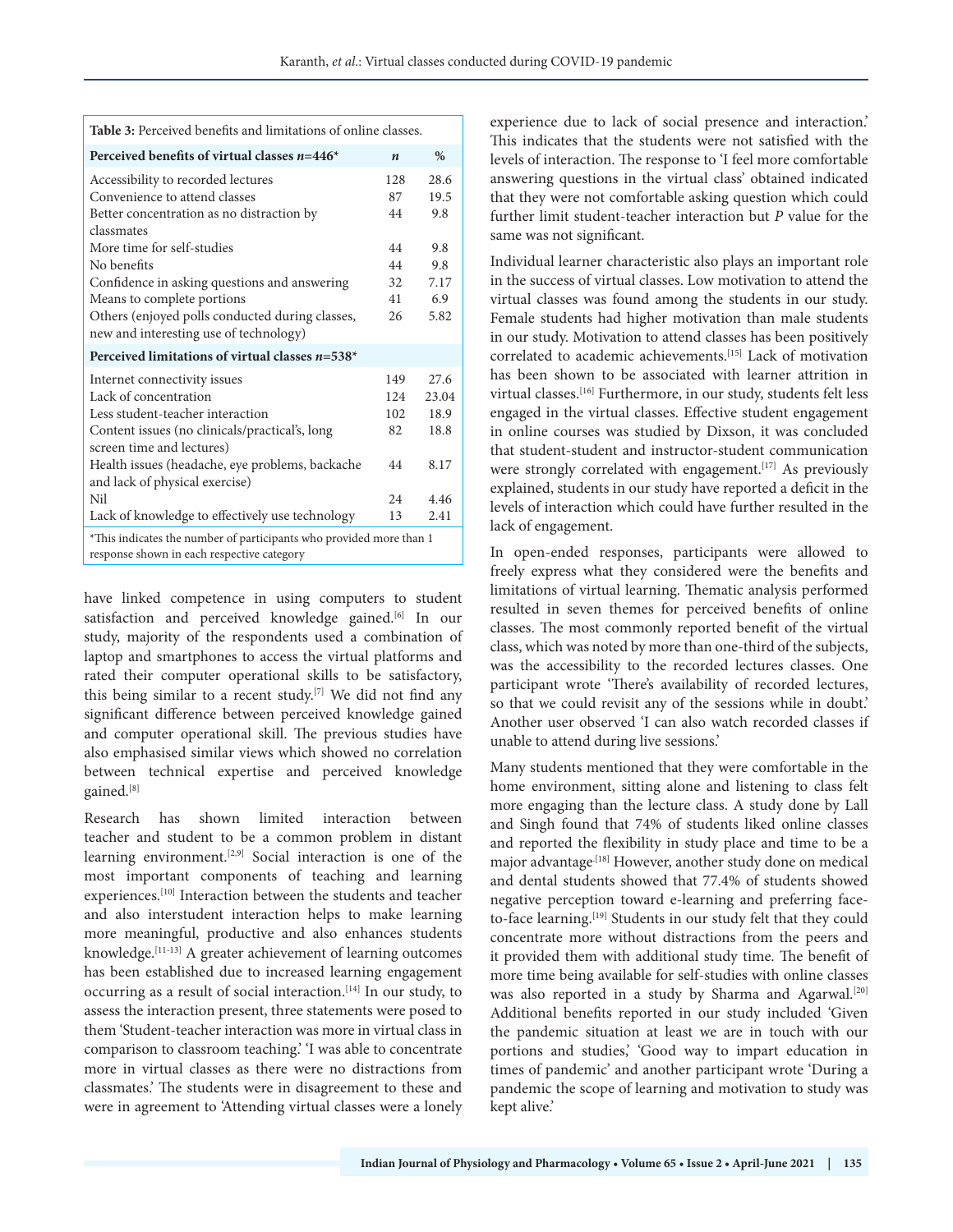The open-ended responses about the limitations and issues faced during virtual classes are organised into following categories: Internet connectivity issues, issues due to technical skills, communication barriers, health issues and content issues. The most commonly reported limitation of virtual classes was internet connectivity issue. Although many students have the privilege of latest android devices to attend virtual classes, not all had the privilege of the good internet connectivity, which made it hard for students to concentrate in virtual classes. Communication barrier due to lack of interaction between teacher and student as in traditional lecture classes were lacking in virtual classes was also stated by the students. Similar disadvantage has also been reported in a study by Kemp and Grieve where undergraduate psychology students studied two topics, one in a face-to-face class and the other online. Students reported that interaction in face-to-face classes encouraged learning, which was not achieved through virtual classes.<sup>[21]</sup>

Students reported that the absence of practical classes and clinical postings made their interest in theory class to deteriorate over a period of time. One participant responded 'While in college the lectures went hand in hand with dissection and practical's which helped to understand theory, but in virtual classes, it was difficult to keep pace.' Another final year medical graduate wrote 'Medicine is more about practical's and implementation of our knowledge in clinicals which is lacking in virtual classes.'

Participants reported about the health issues such as eye strain, headaches, excessive watering of eyes and backaches due to long hours of screen time. One user reported 'I had a constant headache staring so intently at the screen. I didn't grasp much because of headache,' 'Many times the audiovideo quality isn't that great and its small screen (mobile) so it's a strain on my eyes.'

In spite of these limitations, 56% of the students wanted a combination of both virtual and classroom teaching for the future, 39.4% only classroom and only 4.4% wanted only virtual classes.

The COVID pandemic resulted in rapid shift from classroom teaching to virtual teaching to maintain continuous uninterrupted learning for the students. Insufficient time was present to modulate the curriculum to fit into the framework of virtual teaching. Both teachers and students had to rapidly learn to adapt to this new environment of distance teaching and learning.

# **CONCLUSION**

Accessibility to recorded lectures, convenience of attending classes and uninterrupted learning during pandemic were the most frequently reported advantages of virtual classes. Learning in the virtual platform was hampered by internet connectivity issues, decreased levels of interaction perceived by the students and absence of practical's/clinical postings to better correlate with the theory topics.

### **Limitations**

Although care has been taken to report the responses accurately, an element of bias is always said to be associated with questionnaire-based studies.

### **Acknowledgment**

Our sincere thanks to Dr D Venkatesh, Professor and Head, Department of Physiology, Ramaiah Medical College, Bangalore for his valuable opinion on the questionnaire. We thank Dr Sucharita Suresh, Assistant Professor, Department of Community Medicine, Fr Muller Medical College for the statistical analysis of the data. We would also like to acknowledge the students for participating in the study.

### **Declaration of patient consent**

The authors certify that they have obtained all appropriate patient consent.

#### **Financial support and sponsorship**

Nil.

### **Conflicts of interest**

There are no conflicts of interest.

### **REFERENCES**

- 1. Elfaki N, Abdulraheem I, Abdulrahim R. Impact of e-learning vs traditional learning on students' performance and attitude. Int J Med Res Health Sci 2019;8:76-82.
- 2. Phillips MS. Instructor and Student Perceptions of Virtual Courses: Implications of Positioning Theory (Electronic Theses and Dissertations); 2013. Available from: https://www.eric. ed.gov/?id=ED556513. [Last accessed on 2020 Oct 05].
- 3. Venkatesh S, Rao YK, Nagaraja H, Woolley T, Alele FO, Malau-Aduli BS. Factors influencing medical students' experiences and satisfaction with blended integrated e-learning. Med Princ Pract 2020;29:396-402.
- 4. Warnecke E, Pearson S. Medical students' perceptions of using e-learning to enhance the acquisition of consulting skills. Australas Med J 2011;4:300-7.
- 5. Braun V, Clarke V. Using thematic analysis in psychology. *Qual Res Psychol* 2006;*3*:77-101.
- 6. Rivera JC, McAlister MK, Rice ML. A comparison of student outcomes and satisfaction between traditional and web based course offerings. Online J Distance Learn Adm 2002;5:3.
- 7. Omprakash A, Kumar AP, Sagar V, Sathiyasekaran BW, Ramaswamy P. Needs assessment among students of health professions education for the introduction of e-learning